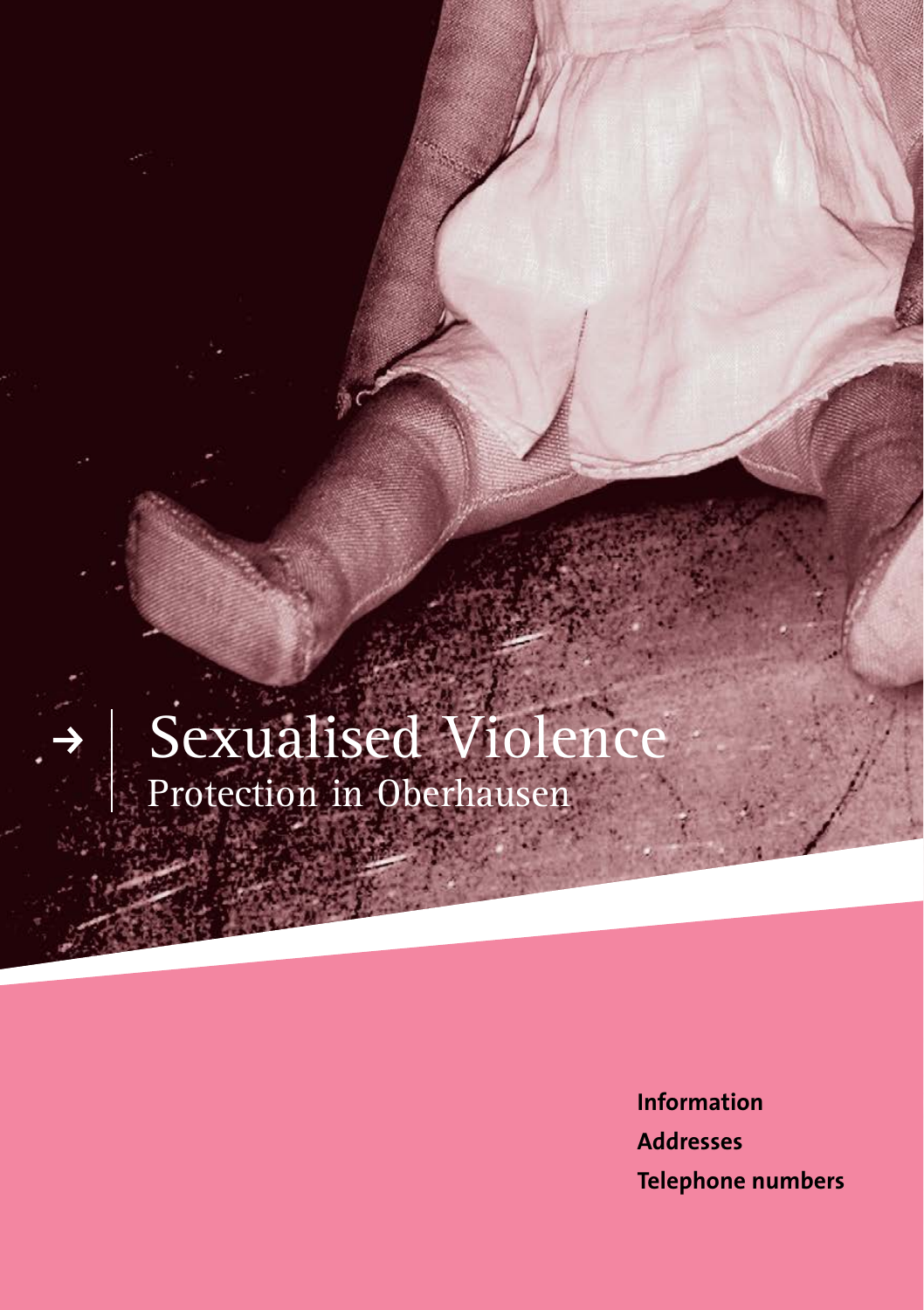*Read this brochure to find out how you can get the police protection in the event of sexualised violence, where you can get support and counselling, and what your rights are.*

*For your convenience, we have compiled the contact details of the respective institutions in the address list on pages 18 and 19.*

#### *This brochure is ...*

Available at:

#### **Gleichstellungsstelle im Bereich Chancengleichheit**

Schwartzstraße 73 | 46045 Oberhausen <sup>3</sup> (0208) 825 2050  $\boxtimes$  gleichstellungsstelle@oberhausen.de



sponsored by:



## What is sexualised violence?

Sexualised violence is violence perpetrated by means of sexual acts of any kind and means a massive violation of boundaries for those affected. It is an attack on the psychological and physical integrity.

Sexualised violence is usually perpetrated by acquaintances of the victims and less frequently by sudden strangers. Sexualised violence occurs in all social classes, irrespective of income, level of education, culture, religion or social status.

## Forms of sexual violence

**Insinuating remarks | Unexpected touching | Forced kisses | Pressing of the body | Exhibitionism | Sexual abuse of children | Rape | Sexual assault | History of abuse | Sexual boundary violations online | Confrontation with visual material | Sexual advances via chats | Sexting | Grooming**

#### **Sexual abuse of children**

Sexual abuse always occurs when adults or adolescents use a girl or boy to act out their own needs through sexualised violence. Offenders exploit their position of power and the dependence of the child and ignore the child's boundaries. They see the child only as an object.

This is not a slip or an accident, but a deliberately planned, often carefully prepared act. Sometimes offenders use sexual and physical violence at the same time, even if the child is "only" trapped in a situation with threats, promises or rewards. Sexual abuse rarely happens once - it is usually a repeat offence.



*About every 4 - 5 girls and every 9 - 12 boys experience sexualised violence at least once before the age of 18. 1*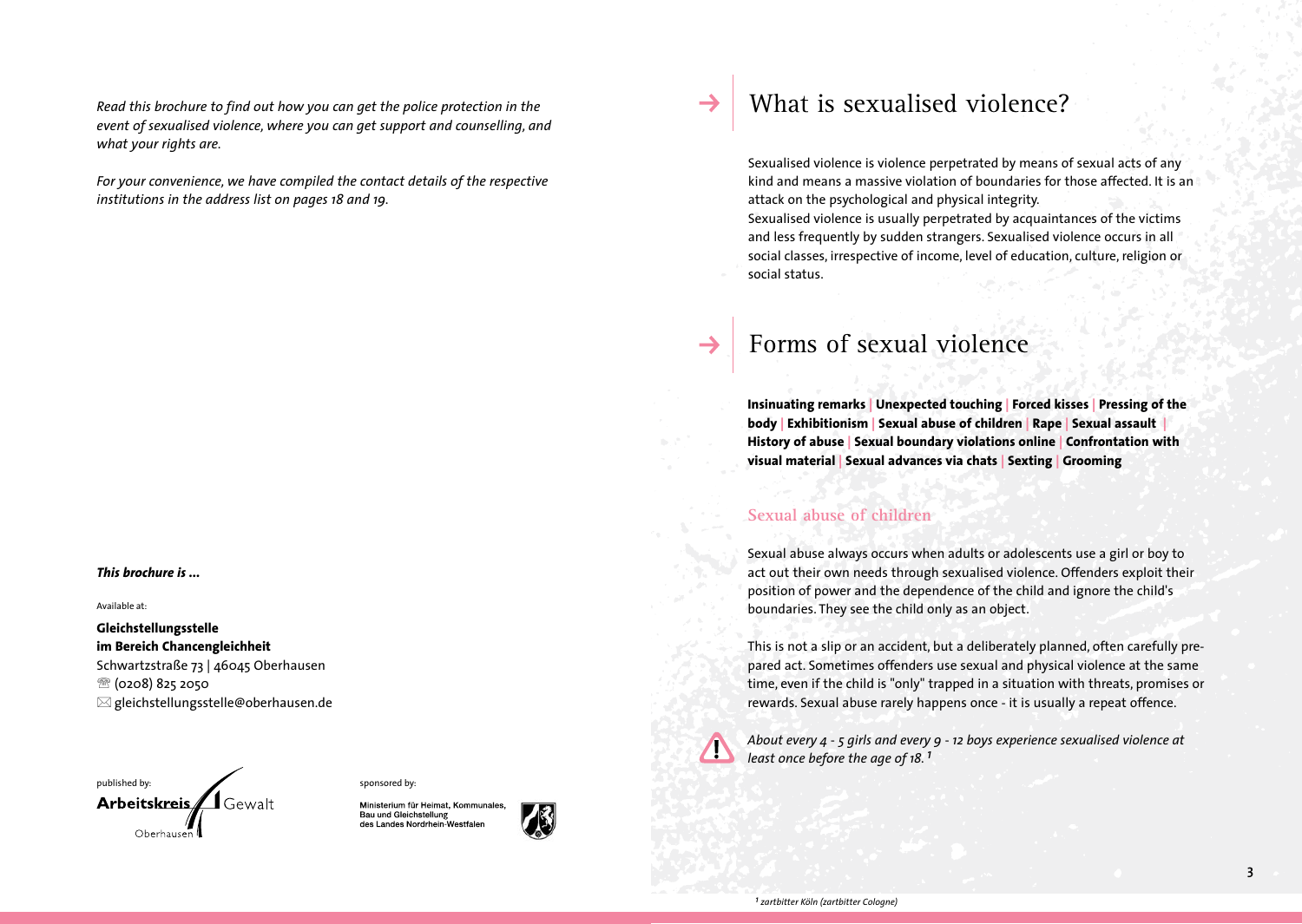#### **Strategies of Offenders**

Sexual abuse is predominantly committed by men and male adolescents. In about 20% of the cases, women and adolescent girls commit sexualised violence. One third of all sexual assaults are committed by child and adolescent offenders. 90% of the offenders come from the child's immediate environment. Only 10% of them are completely unknown to the child. They come from every social class, irrespective of culture, religion, skin colour, age and level of education.

There is no such thing as sexual abuse "by mistake". Sexualised violence is not a spontaneous act, but rather a deliberately sought and planned one. Offenders establish an increasingly close network of relationships in advance, into which they entangle their future victim.

*The blame and responsibility for the sexual assault always falls on the offenders.*

#### **Consequences**

Sexual abuse in childhood often has serious long-term consequences. It does not take place in a vacuum, instead it takes place in conjunction with other life experiences. The duration, its extent, the proximity of the child to the offender, the family dynamics, the presence or absence of help for the child are all factors that determine the consequences. If, for example, the child receives support and is believed in, the consequences of the abuse in adulthood may be minor.

#### **Possible effects in adulthood**

- · Trust issues
- · Fear of closeness
- · Difficulty in saying ''no''
- · Feelings of powerlessness
- · Difficulty falling asleep and staying asleep
- · Recurring nightmares
- · Feelings of guilt and shame
- · Poor self-esteem
- · Distressing moods and even depression
- · Self-destructive and self-injurious actions
- · Addictive behaviour (drugs, alcohol, medication, eating)
- · Flashbacks (memory flashes or movies)
- · Feeling numb, not feeling a sense of being whole
- · Choking and suffocating
- · Difficulty swallowing
- · Shortness of breath
- · Skin rashes
- · Itching
- · Suicidal fantasies and attempts

*If the above-mentioned effects become apparent in the long term, this may be an indication that a trauma disorder has developed. You can find support in trauma outpatient clinics, with psychiatrists or neurologists, psychotherapists and in women's counselling centres.*

### **Sexual harassment, sexual assault, rape**

#### **Sexual harassment**

manifests itself in various forms. This can be suggestive looks and remarks about the figure/appearance, obscene jokes, showing degrading pornographic images or unexpected, seemingly accidental touching, especially in intimate places.

According to a German representative study (www.frauen-gegen-gewalt. de/en/bmfsj-2004.html), 60% of all women in Germany have experienced at least one form of sexual harassment in the course of their lives. Sexual harassment can take place in public spaces, at school, at work, in means of transport, on the street or even in one's own home. Everyone deserves to have their personal boundaries respected.

#### **Sexual assault**

includes all sexual acts that are performed on the person against the person's apparent will or when the person is coerced into performing the acts.

Since November 2016, a new sexual criminal law has been in force in Germany, according to which sexual acts against the recognisable will of a person are punishable.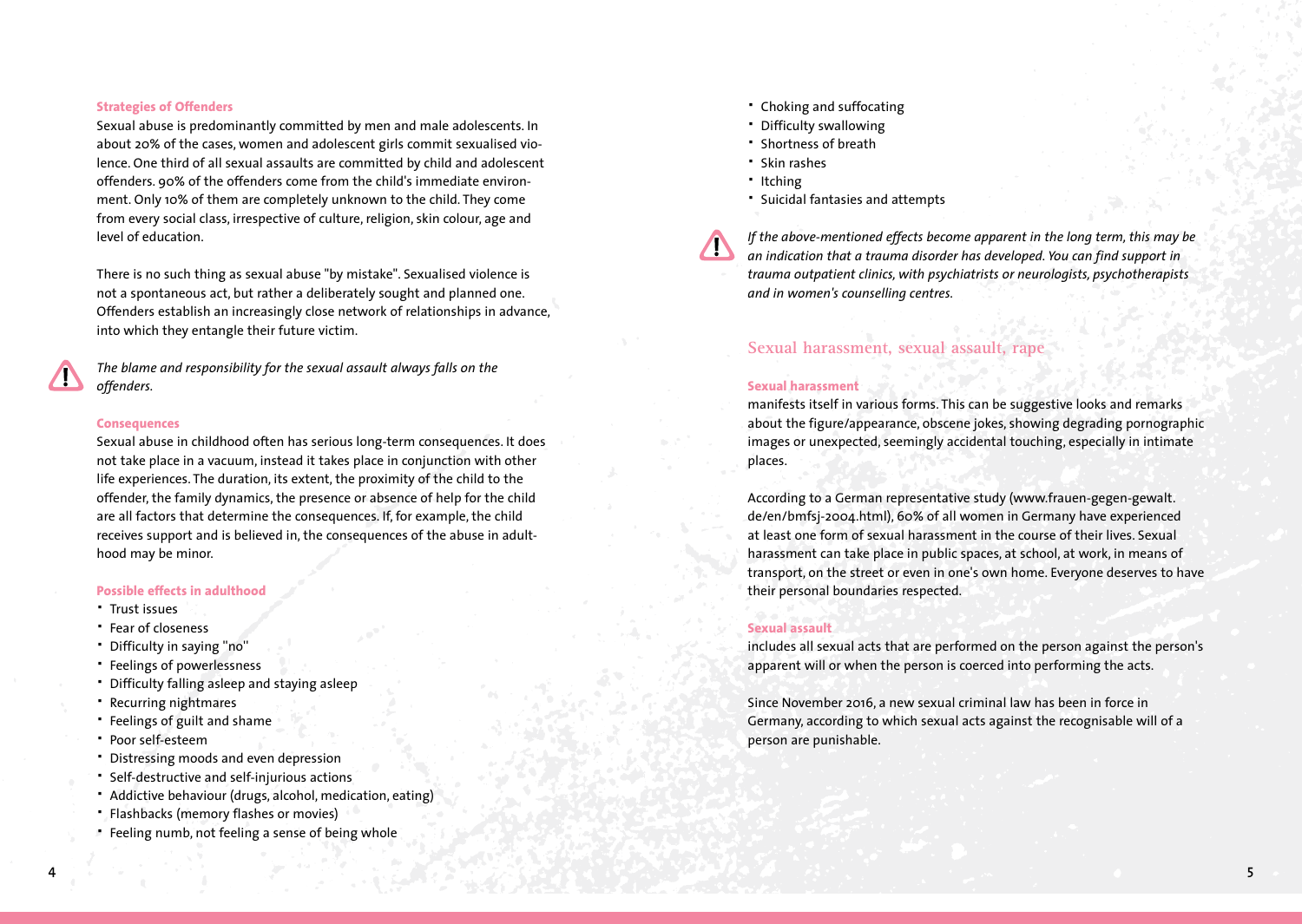#### **Rape**

is the most extreme form of sexualised violence. Contrary to the widespread belief that rape is committed by strangers, 70-80% of the offences are committed by men who are close acquaintances of the person concerned. Forced sexual intercourse within marriage is also rape and therefore punishable.

Every rape is a massive violation of personality and a serious attack on the psychological and physical integrity. In the rape scenario, victims experience that they are at the mercy and power of the offender.

#### **Reactions of the victims**

- · They feel as if they were in a state of shock
- · They feel as if they were paralysed
- · They feel speechless
- · They act as if nothing has happened
- · They often have recurring memories of the offence
- · They are afraid to go out of the house and cope with everyday life
- · They feel dirty and constantly want to wash themselves
- · They suffer from panic attacks and insomnia
- · They cannot bear to be touched
- · They oscillate between wanting to fight back and the desire to forget

These are all **normal** reactions to **abnormal** experiences. They often feel partly responsible and believe they have misjudged a situation or ignored precautions.

*Whatever the case, please do not blame yourself - only the person who committed the crime is to blame! You have a right to get help and support!*

#### **Relatives, friends and partners**

are usually very unsettled and do not know how to deal with the affected person. Affected persons need a lot of understanding and support in their private environment.

#### **What can you do to help as a caregiver?**

- · Do not express doubts about what is being reported!
- · Try to be a good listener!
- · Do not ask the person about details!
- · Relieve them of self-reproach and guilt!
- · Discuss all possibilities of further action, but you should refrain from taking over any decisions!
- · Do not take any steps without the consent of the person concerned!
- · Legal steps particularly should only be taken after thorough information and deliberations.
- · Offer your company, a place to stay overnight, accompany the person to the police station or to the doctor's office!
- · Be patient, give the person concerned some time!



*Partners can also seek professional support!*

#### **Digitalised violence with sexualised content**

Digitalised violence is a generic term for forms of gender-based violence that use technical aids and digital media (mobile phones, apps, internet applications, emails, etc.) and/or gender-based violence that takes place in the digital space, e.g. on online portals or social platforms.

Digitalised violence aims to degrade, damage the reputation, socially isolate and coerce or extort certain behaviour from those affected. The anonymous approach made possible by digital media results in a low inhibition threshold for the perpetrators of violence. However, digitalised violence often also takes place under the context of (ex-)partner violence, stalking and separation.

#### **The following can be forms of digitalised violence with sexualised content**

- Dissemination of intimate videos or pictures
- Blackmail with intimate videos or pictures
- · Creating and distributing videos made during rape
- · Creating fake profiles for dating sites, social networks, porn sites or for placing fake advertisements
- · Unauthorised shooting of pictures/videos in public spaces (toilets, changing rooms)

#### **Questions from victims on handling strategies and legal action**

- · How do I delete pictures that are circulating on the internet?
- · How do I protect myself from threats?
- · Is it possible to ban people from social networking sites?
- · How do I deal with shaming?
- · Can the dissemination of "nude photos" be punished under criminal law?

**6 7**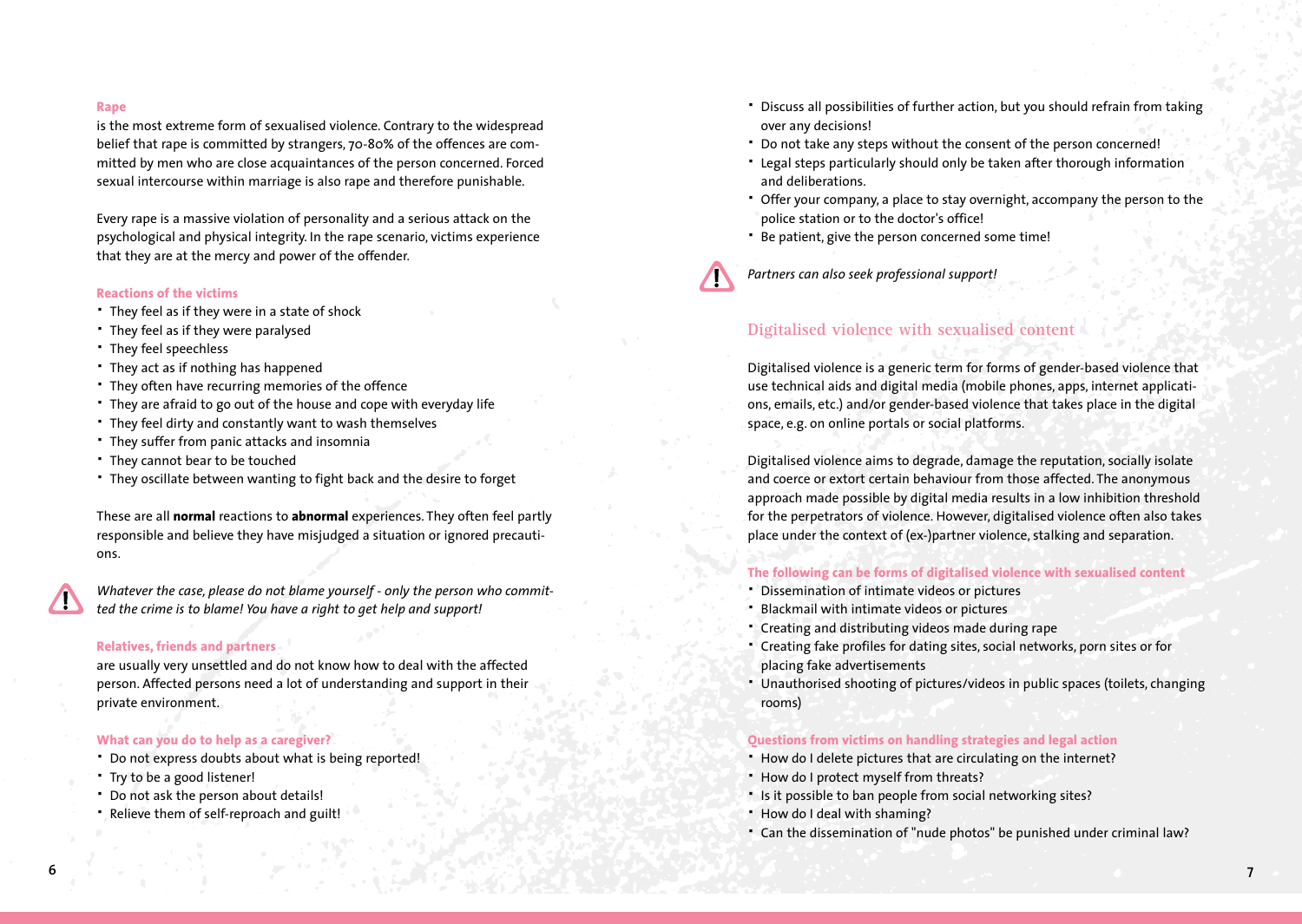Children and adolescents are also at risk of becoming victims of sexualised violence on the internet. In social networks, children and adolescents are unintentionally sexually addressed and harassed or they are confronted with pornographic and violent content that is harmful to adolescents.

## Particularly serious consequences

#### **Pregnancy after sexualised violence**

It may be possible to obtain a criminological or medical indication. According to German law, there is a criminological indication for every pregnancy of a girl under the age of 14.

If it cannot be ruled out that a sexual assault has resulted in pregnancy, you have the option of taking the "morning-after pill". Up to 72 hours a pill with the active ingredient levonorgestrel,

Up to 120 hours afterwards, a pill containing the active ingredient ulipristal acetate. Both pills can be bought over-the-counter at pharmacies.

Another option for post-contraception is the "IUD after" up to the 5th day after sexual intercourse. The IUD must be inserted by a doctor.

For more information, please contact

#### $\rightarrow$ **pro familia Oberhausen**

 $\circ$  (0208) 867 771  $\boxtimes$  oberhausen@profamilia.de

#### **Infection with HIV**

There is a high risk of infection with HIV during unprotected vaginal and anal intercourse. However, an HIV infection can only be detected 6 weeks after infection! **An immediate HIV test proves that an infection did not already exist beforehand**. For this reason, it is advisable to have an immediate HIV test done in order to be able to assert claims against the offender, insurance companies or under the Victim Compensation Act.

Since the time between the offence/infection and the definitive test result is up to 6 weeks, **Aidshilfe** also offers supportive counselling. Here you will be informed about the risk of infection and the consequences of a possible infection.

In order to prevent an HIV infection after unprotected sexual intercourse, you have the option of initiating PEP as an immediate measure within 72 hours. PEP stands for post-exposure prophylaxis and means "post-risk prevention". To this end, HIV medication must be taken for 4 weeks. The medication can prevent HIV from taking hold in the body. Specialised hospitals and doctors' practices can initiate PEP.

#### **Der Bereich Gesundheit der Stadt Oberhausen**

(The health department of the city of Oberhausen) offers anonymous, free and confidential counselling and testing for HIV, AIDS and sexually transmitted infections.

**For information, please contact**  $\circ$  (0208) 825 2597  $\boxtimes$  sti@oberhausen.de

**Test consultation without appointment** Tue 1.30 pm - 4 pm Thu 7.30 am - 11 am and 1.30 pm - 4 pm

#### **Infection with other sexually transmitted infections**

It is also possible to contract other sexually transmitted infections (e.g. hepatitis, syphilis, gonorrhoea). However, most of these diseases can be treated or cured. What matters is that the diagnosis is made! It is advisable to consult a doctor at the latest when symptoms appear (itching, burning when urinating, purulent discharge). It is often possible to get a vaccination immediately after the offence/infection.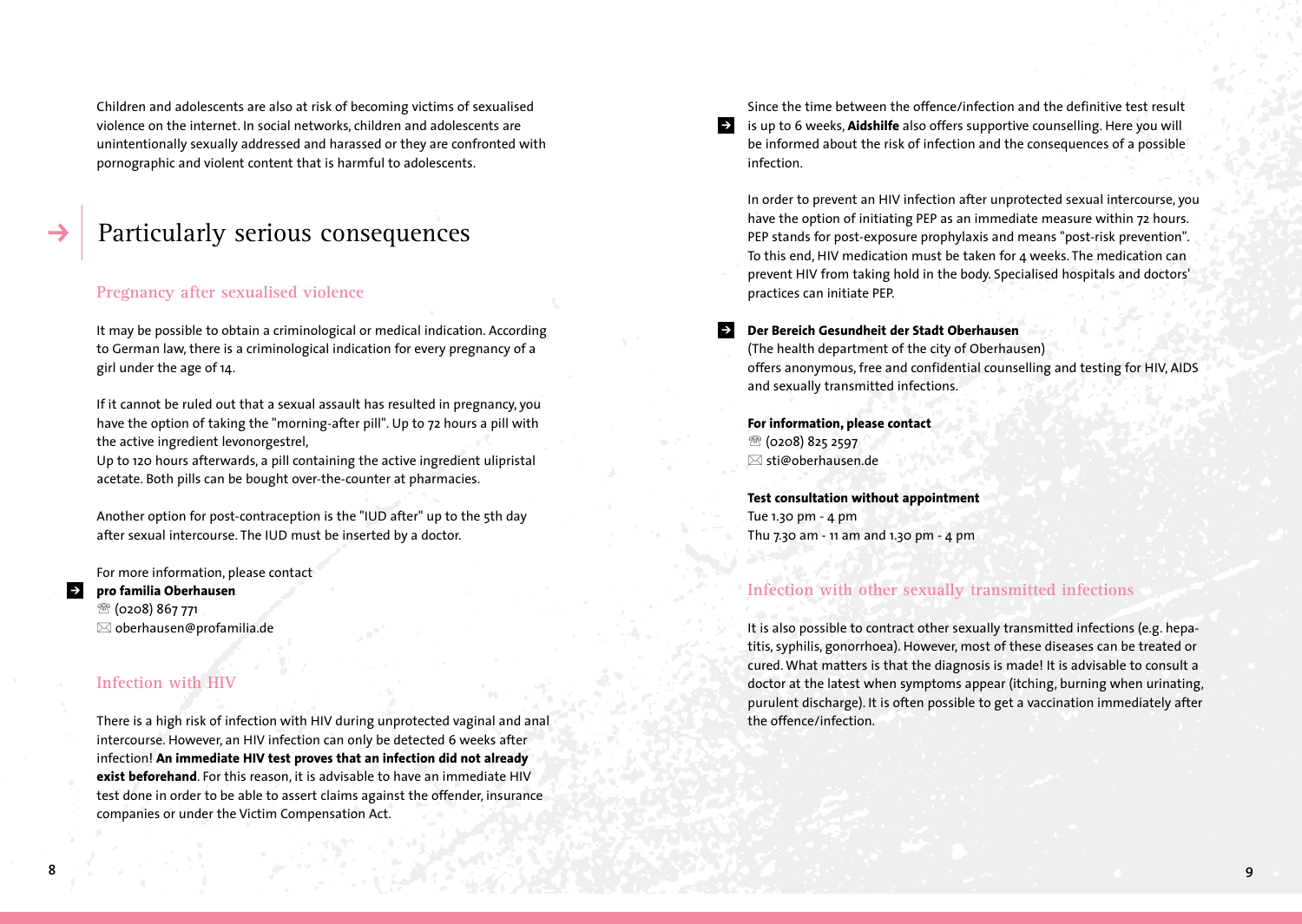## Legal options

#### **Reporting to the police**

Filing a complaint is the only way to have the offenders punished by the courts and at the same time an important step for you as the person affected to actively process the situation and defend yourself. Filing a complaint can protect other people from becoming victims of the same offenders. It also facilitates the assertion of claims under the Victims Compensation Act and helps you to claim damages and compensation for pain and suffering from the offenders.

If you decide to report an offence, you should do so as early as possible because this gives you the best chance of catching the offenders and proving that they committed the offence.

*For the proof of the offence, the immediate medical examination/medical report immediately after the offence is of great importance for later criminal proceedings. Please therefore report as soon as possible to the*

#### $\rightarrow$ **Ambulanz des AMEOS Klinikum St. Clemens**

(Outpatient clinic of the AMEOS Klinikum St. Clemens) Wilhelmstraße 34 46145 Oberhausen  $\circ$  (0208) 695 0

*or in the*

#### **Notfallambulanz des Ev. Krankenhauses (EKO)**  (Emergency Outpatient Clinic of the Ev. Hospital) Virchowstraße 20

46047 Oberhausen

 $\mathfrak{B}$  (0208) 881 1290 Central Emergency Department Adults <sup>®</sup> (0208) 881 1300 Children's Emergency Department

*If at all possible, you should not wash beforehand, as this could destroy important traces. Similarly, you should not wash worn clothing under any circumstances. It is best to use paper bags to transport and store the clothes. If possible, write yourself a memory log in which you describe what happened and record any current and retrospective feelings. The feelings and effects of the rape on your life are very important in a court hearing.*

You can also get legal advice. Lawyers can file a complaint in writing on your behalf and file a criminal complaint. In any case, however, your complaint will be followed by a police interrogation, during which your legal advisor can accompany you.

In Oberhausen, you can go directly to the specialist police station and to the specially trained staff in charge of prosecuting sexual offences. You can make an appointment there, if you wish, with a female police officer.

#### $\rightarrow$ **Kriminalkommissariat 11**

(Criminal Investigation Department 11) <sup>2</sup> (0208) 826 4611

You can have someone you trust accompany you when making a report. Read the record of the statement carefully. Your statement is important for all further proceedings and must be truthful.

The police will accompany you to the hospital for a medical examination. The hospital staff will make sure that all traces and evidence are secured and that you are treated with understanding and consideration.

#### **Should you not (yet) wish to press charges - anonymous evidence recovery (ASS)**

Many victims are very stressed after the sexual offence and need time to understand what has happened. It is possible to seek legal counselling and advice from the women's counselling centre before filing charges in order to make a decision for or against filing charges.

In order to make it possible that the traces can serve as evidence in possible later criminal proceedings, victims should contact the Evangelical Hospital Oberhausen immediately after the act of violence and ask for anonymous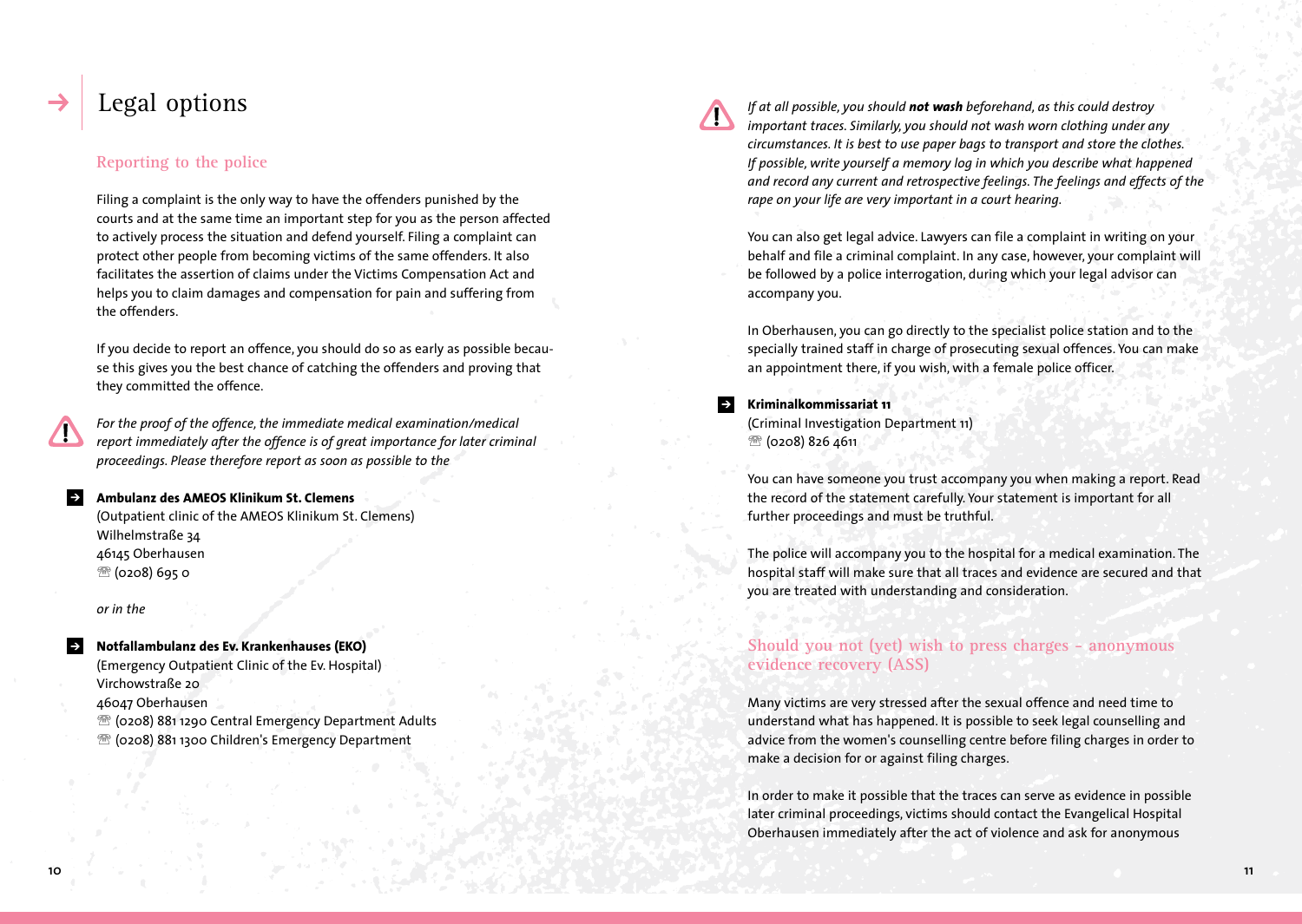evidence recovery. The injuries and traces of the violent act are legally secured in a medical examination. The traces are stored anonymously at the Institute for Forensic Medicine in Düsseldorf for 10 years and can be retrieved for later court proceedings.

The examination is anonymous, free of charge and voluntary. Those affected are also informed about psychosocial support services.

#### **Evangelisches Krankenhaus Oberhausen** (EKO)

(Evangelical Hospital Oberhausen) Virchowstraße 20 46047 Oberhausen (0208) 881 1290 Central emergency room adults (0208) 881 1300 Children's emergency room

#### **Legal proceedings**

After the police have become aware of the offence, the public prosecutor's office starts the investigation with the help of the police. Once the investigation is completed, the prosecution usually files charges. Depending on the expected punishment, the court (a district court or a local court) assumes jurisdiction.

In court proceedings, the person concerned is a witness, but can also appear as a joint plaintiff. In principle, victims of sexualised violence are entitled to be represented by lawyers if the offence is a crime (10-year statute of limitations and longer), and for victims under 16 years of age even if the offence is a misdemeanour (five-year statute of limitations). The prerequisite is that a corresponding application is filed. The costs are borne by the state treasury. The state demands the money back if the offenders are convicted. The lawyers can, among other things, inspect the files.

Victims can participate in the entire trial and have the right to be heard. Questions and requests for evidence can be raised at any time by the victims as well as by the lawyers.

*The statute of limitations depends on the severity of the offences. In the case of offences under sections 176 to 178 of the Criminal Code, the statute of limitations is suspended until the victim reaches the age of 30, i.e. the limitation period does not begin until the victim reaches the age of 30.* 

#### **Psychosocial support in criminal proceedings**

Victims of a criminal offence have the option of taking advantage of psychosocial support during the trial. Here, those affected receive information on the course of the criminal proceedings, accompaniment to hearings and support in coping with stresses and strains that may arise in connection with the criminal proceedings.

In certain cases, victims are entitled to free assistance. This comes into consideration especially in the case of minor victims of serious sexual or violent offences and victims of serious sexual or violent offences who cannot adequately safeguard their interests themselves or who are particularly in need of protection. For this purpose, an application must be made to the competent court; this can be done by the persons concerned themselves or by their legal counsel.

The persons to be assigned are selected by the court. However, it is possible to propose guardian ad litem. You can find a list of recognised guardians ad litem at **www.justiz.nrw.de/BS/opferschutz/psychosoz\_prozessbegl/index.php**

#### **Victim Compensation Act**

The Victims' Compensation Act regulates state compensation under the Federal Victims' Compensation Act for persons who suffer damage to their health as a result of an assault. The application must be submitted to the

**Landschaftsverband Rheinland** (LVR) (Rheinland Regional Association)

#### **It covers the following expenses especially**

- · Treatments and medical care
- · Pension, if the damage to health leads to a not only temporary reduction in earning capacity of at least 25%.
- · Death and burial benefits
- · Survivors' benefits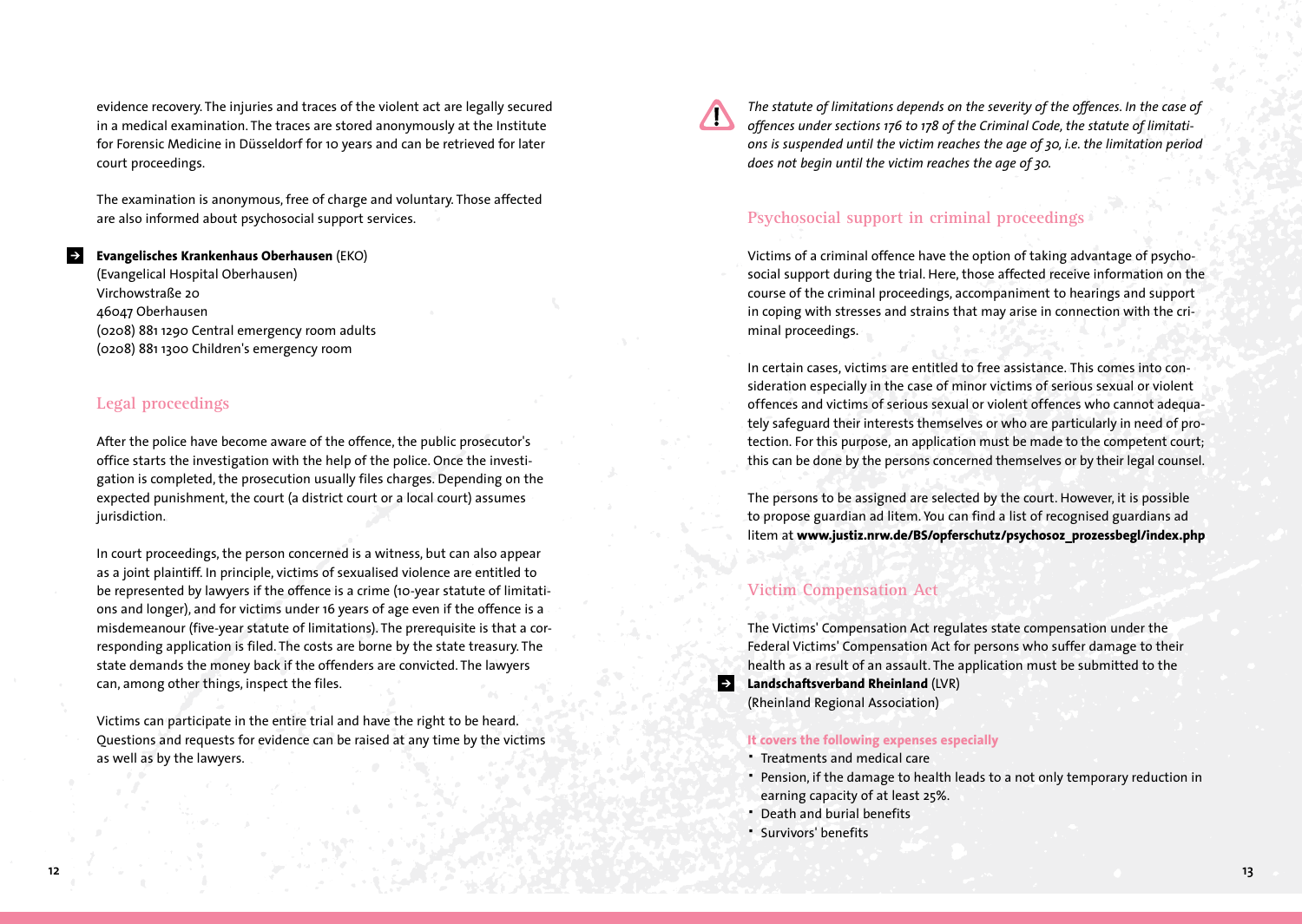## Further support and counselling

#### **Women's counselling centre** (Frauenberatungsstelle)

The Women's Counselling Centre serves as a contact point for women and girls over the age of 16 who have experienced sexualised violence. The counsellors are specialised in working with women who have been affected by physical/mental violence and have received training in trauma therapy. You have the option of benefiting from individual counselling. The staff members are bound to professional secrecy. The counselling is an impartial, free of charge and voluntary service.

#### **You will receive information about**

- · the consequences and effects of sexualised violence
- · how to file a complaint
- · Legal proceedings
- · Victim Compensation Act

#### **You will be guided to**

- · lawyers
- · Policy
- · Court hearings

#### **Telephone consultation hours**

Monday 9.00 am - 12.00 pm | Wed 2 pm - 5 pm Thursday 9.00 am - 12.00 pm | Fri 1 pm - 3 pm

We offer counselling on the phone at these times, make appointments for counselling sessions and resolve any queries. Please leave a message on our answering machine if you call outside these hours.

### **Women's shelter** (Frauenhaus)

The women's shelter helps you if you experience sexualised violence at the hands of your partner and therefore want to leave your shared home. You can live here temporarily and receive counselling and support. You can also find help at the women's shelter if you want to protect your children from sexual violence at the hands of your husband/partner.

#### $\rightarrow$ **pro familia**

#### **You can contact pro familia if you**

- · suspect that a girl/boy has experienced sexualised violence
- · know that a child/adolescent has been sexually abused and you need help and support
- · have experienced sexualised violence yourself
- · would like advice on making a decision about pressing charges
- · would like to find out how you can protect a child against sexualised violence in a preventive way
- · have questions about unprotected sexual intercourse and the morningafter pill
- · are pregnant and need conflict counselling and/or a criminological indication for termination of pregnancy
- · need counselling and support in decision-making
- · want to consult a gynaecologist in a stress-free atmosphere in order to document or rule out injuries (no anonymous forensics)
- · want to receive psychological counselling and care after an abortion
- · would like to receive information on legal, social and financial assistance

You will receive support from a doctor, a psychologist and pedagogues with various therapeutic qualifications.

#### **Children, Youth, Education**

#### **offers you the following in the event of sexual abuse**

- · Counselling and referral to other counselling centres and support services
- · Flexible and in-patient help
- · Care and support for your children in an emergency situation
- · Participation in family court proceedings to arrange and regulate custody and access rights and to protect against further experiences of violence.
- · Integration help in the case of imminent or already existing mental disabilities

At the Youth Welfare Office, information is treated confidentially upon request. The Youth Welfare Office is not obligated to report cases. You will find contact persons in the regional team responsible for educational youth welfare services.

 $\rightarrow$ **Regionalteam erzieherische Jugendhilfe**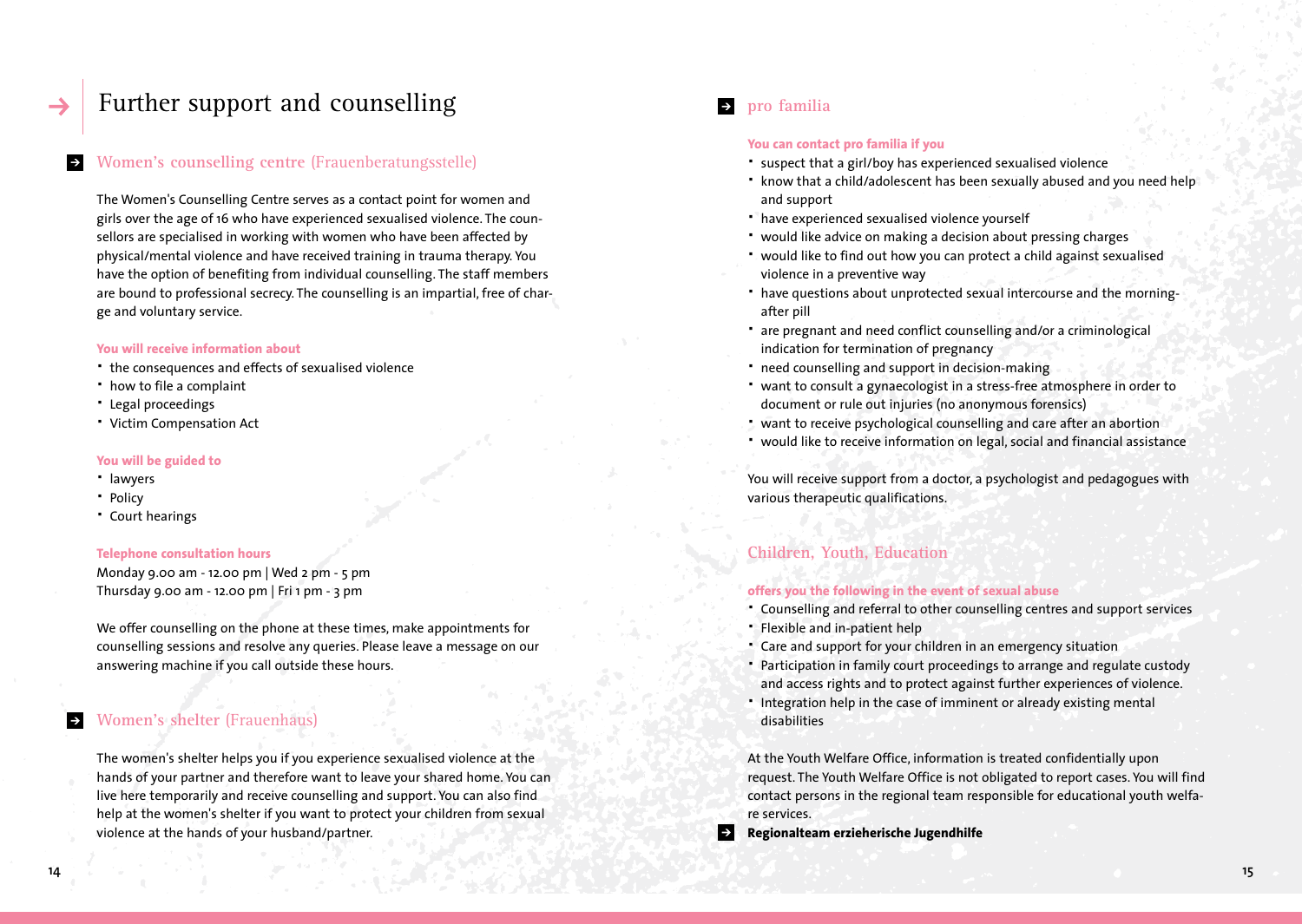**Psychologische Beratungsstelle für Kinder, Jugendliche, junge Erwachsene und Eltern der Stadt Oberhausen** (Psychological Counselling Centre for Children, Adolescents, Young Adults and Parents of the City of Oberhausen)

We are a team of qualified psychologists, qualified social pedagogues and curative pedagogues. Our counselling/therapy is voluntary and free of charge. We are subject to a special confidentiality obligation. No information will be passed on without your consent.

#### **We offer counselling and therapy**

for children, adolescents, parents and other guardians. We also offer counselling and therapy for children, adolescents, young adults or parents who have been directly or indirectly affected by sexualised violence.

#### **We offer them**

 $\rightarrow$ 

- · Help in clarifying and coping with individual and family-related problems and the underlying conditions
- Developmental support in individual and group therapies (if necessary)
- · Help in solving parenting issues as well as difficulties of separation and divorce.

#### **Who may contact us?**

- · Families
- · Parents
- · Single parents
- · Children
- · Adolescents up to 21 years of age
- · Multipliers

#### **Forms of counselling and therapy**

- · Counselling sessions
- · Individual therapy
- · Play therapy
- · Group therapy
- · Family counselling or therapy
- · Marriage and partnership counselling
- · Child and adolescent psychotherapy
- · Psychological diagnostics

### **Psychological help**

#### **You can also get psychological help from the**

- **Erziehungsberatung, Familien- und Schulambulanz des Caritasverbandes** (Educational counselling, family and school outpatient clinic of the Caritas Association)
- $\rightarrow$ **Evangelische Beratungsstelle für Erziehungs-, Partnerschafts- und Lebensfragen**  (Evangelical counselling centre for education, partnership and life issues)
- **Traumaambulanz**   $\rightarrow$ 
	- (Trauma outpatient clinic)

#### $\rightarrow$ **Weisser Ring**

The association supports victims of crime on a voluntary basis and can advise you in detail about the above-mentioned possibilities. In addition, you can receive a so-called counselling cheque from the Weisser Ring, which covers the initial counselling with a lawyer. Under certain circumstances, a lawyer can even be financed for the duration of the entire proceedings. For more information, please contact the Weisser Ring.

#### **Solwodi**  $\rightarrow$

Solwodi e. V. helps victims of sexual violence who work in prostitution. You can turn to our counselling centre if you are forced into sexual acts or prostitution and/or if you want to leave prostitution. Our team is multilingual and will advise you confidentially and free of charge. We offer counselling on how to get out of prostitution, mediation and accompaniment to offices and authorities, referral to other support services as well as help with returning to your home country.

#### **Gleichstellungsstelle/Gleichstellungsbeauftragte** (Equal Opportunities Office/Equal Opportunities Commissioner)

The Equal Opportunities Office of the City of Oberhausen offers general counselling or can refer you to relevant local institutions.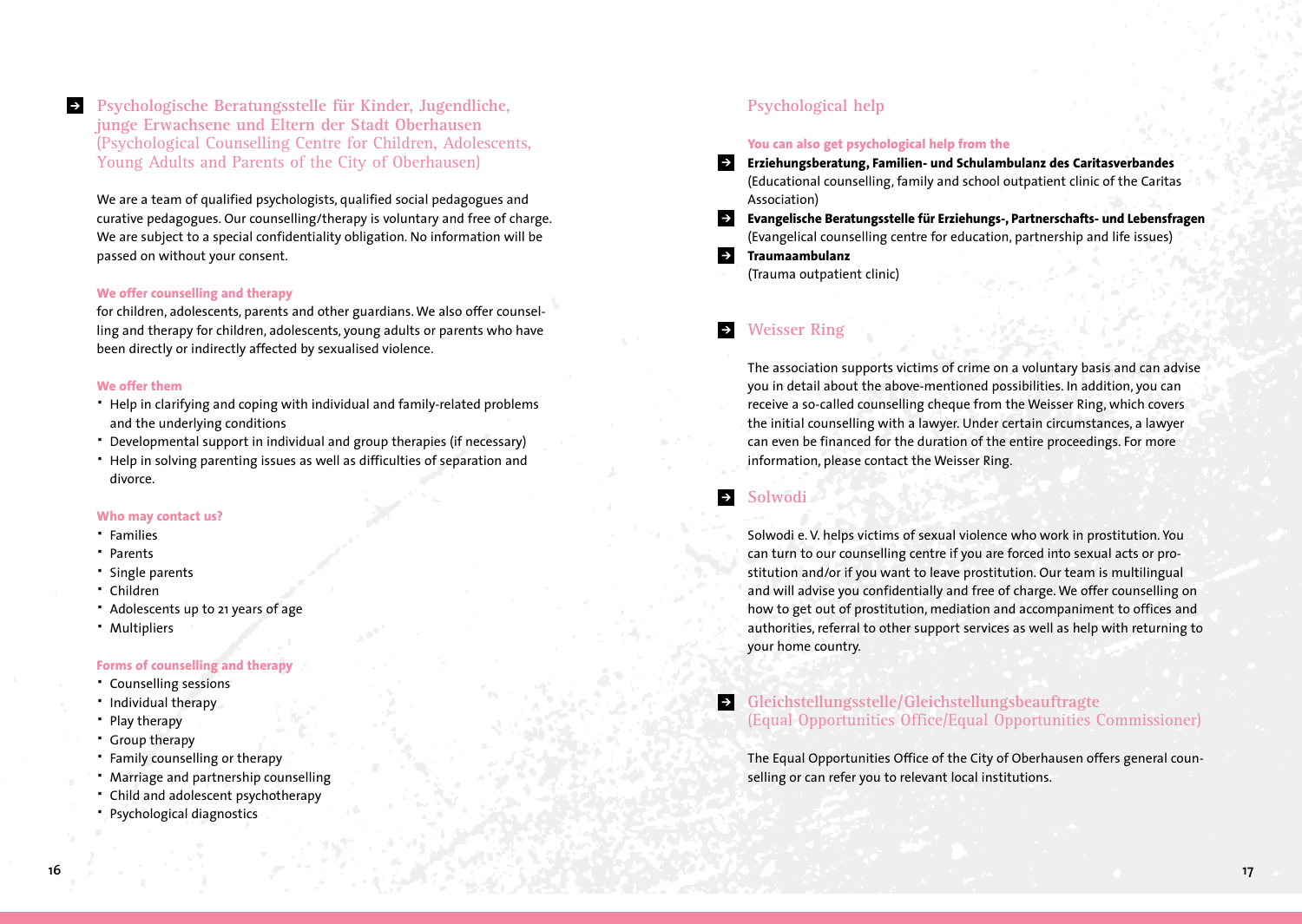**Aidshilfe Oberhausen e. V.** 

Marktstr. 165 | 46045 Oberhausen  $\mathcal{R}$  (0208) 806 518 |  $\mathcal{B}$  (0208) 810 6927 8 : www.aidshilfe-oberhausen.de

#### **Amtsgericht Oberhausen**

Legal Application Office | Room 6 Friedensplatz 1 | 46045 Oberhausen  $\mathcal{R}$  (0208) 858 6313 |  $\mathcal{L}$  (0208) 858 6218 Opening hours Mo - Fr 8.00 am - 12.00 pm From 2021

### E.

**Erziehungsberatung, Familienu. Schulambulanz des Caritasverbandes** Am Förderturm 8 | 46049 Oberhausen <sup>2</sup> (0208) 940 4920

#### **Evangelische Beratungsstelle für Erziehungs- Partnerschaftsund Lebensfragen**

Grenzstr. 73 c | 46045 Oberhausen  $\circ$  (0208) 850 087  $\circ$  (0208) 850 0899  $\boxtimes$  evangelische.beratungsstelle@ kirche-oberhausen.de

#### **Frauenberatungsstelle**

Helmholtzstr. 48 | 46045 Oberhausen  $\mathcal{B}$  (0208) 209 707  $\mathcal{B}$  (0208) 203 728  $\boxtimes$  info@fbst-ob.de

: www.frauenhelfenfrauenoberhausen.de

#### **Frauenhaus**

 $\mathcal{R}$  (0208) 804 512  $\mathcal{L}$  (0208) 257 57  $\boxtimes$ info@fhf-ob.de

- : www.frauenhelfenfrauenoberhausen.de
- : www.frauen-info-netz.de

### $\overline{\mathsf{G}}$

**Gleichstellungsstelle im Bereich Chancengleichheit** Schwartzstr. 73 | 46045 Oberhausen  $\mathcal{R}$  (0208) 825 2050  $\vert$  8 (0208) 825 5030  $\boxtimes$  gleichstellungsstelle@oberhausen.de

## $\overline{\mathsf{K}}$

**Kommissariat Kriminalprävention/Opferschutz**

- Marktstr. 47-49 | 46045 Oberhausen **<sup>2</sup> (0208) 826 4511 | 4 (0208) 826 4529**  $\boxtimes$  kriminalpraevention.oberhausen@ polizei-nrw.de
- : www.polizei-nrw.de

#### **Kommunales Integrationszentrum** (KI)

Mülheimer Str. 200 | 46045 Oberhausen  $\mathbb{R}$  (0208) 305 7601 8  $\vert$   $\mathbb{B}$  (0208) 305 7602 5

### L.

N

**Landschaftsverband Rheinland**

Kennedy-Ufer 2 | 50679 Köln  $\mathcal{B}$  (0221) 809 0 |  $\mathcal{B}$  (0221) 809 2200  $\boxtimes$  post@lvr.de |  $\boxplus$  www.lvr.de

#### Beratungsstelle **Neue Wege**

Outpatient relapse prevention department Lohbergstr. 2 a | 44789 Bochum  $\mathbb{B}$  (0234) 965 0349  $\mathbb{B}$  (0234) 950 3516  $\boxtimes$  neuewege.rv@caritas-bochum.de : www.neuewege-caritas-bochum.de  $\Box$  www.caritas-bochum.de Office hours Mon - Fri 9.00 a.m. - 12.00 p.m. Consultation hours by appointment

#### **Notfallambulanz des Evangelischen Krankenhauses (EKO)**

Virchowstr. 20 | 46047 Oberhausen  $\mathbb{R}$  (0208) 881 1290 for adults  $\mathbb{R}$  (0208) 881 1300 for children

### $P$

#### **pro familia**

Bismarckstr. 3 | 46047 Oberhausen  $\mathcal{E}$  (0208) 867 771  $\mathcal{E}$  (0208) 970 2999  $\boxtimes$  oberhausen@profamilia.de  $\Box$  www.profamilia.de

#### **Psychologische Beratungsstelle für Kinder, Jugendliche, junge Erwachsene**

**und Eltern der Stadt Oberhausen**

Schwarzwaldstr. 25 | 46119 Oberhausen  $\mathcal{R}$  (0208) 610 590  $\vert$  8 (0208) 610 5928  $\boxtimes$  psych.beratung@oberhausen.de

#### $|R|$

**Regionalteams Educational youth welfare**

#### **Oberhausen-Mitte/Styrum**

Danziger Str. 11 - 13 | 46045 Oberhausen  $\circ$  (0208) 825 2243  $\circ$  (0208) 824 2298

#### **Oberhausen Ost**

Alte Heid 13 | 46047 Oberhausen  $\mathcal{R}$  (0208) 825 3970  $\mathcal{L}$  (0208) 825 3980

#### **Oberhausen-Alstaden/Lirich**

Concordiastr. 30 | 46049 Oberhausen  $\mathcal{R}$  (0208) 825 2386 |  $\mathcal{L}$  (0208) 825 9391

#### **Oberhausen-Sterkrade**

Steinbrinkstr. 188 | 46145 Oberhausen  $\mathcal{B}$  (0208) 825 6136 |  $\mathcal{B}$  (0208) 825 6135

#### **Oberhausen-Osterfeld**

Bottroper Str. 183 | 46117 Oberhausen <sup><sup>3</sup> (0208) 825 8110 | 4 (0208) 825 8139</sup>

### $\overline{\mathsf{S}}$

#### **Solwodi c/o RAin Jochheim**

Hufergasse 37 | 45239 Essen <sup>2</sup> 0157/86459907  $\boxtimes$ oberhausen@solwodi.de

#### $\top$

#### **Traumaambulanzen LVR-Klinikum Essen**

Clinics and Institute of the University of Duisburg-Essen

Holsterhauser Platz 6 | 45147 Essen <sup>2</sup> (0201) 722 7521 *for adults*

Wickenburgstr. 21 | 45143 Essen <sup>3</sup> (0201) 870 7450 *for children and adolescents* : www.rk-essen.lvr.de

## W

#### **Weisser Ring**

Branch Office Oberhausen PO Box 140108 | 46131 Oberhausen  $\mathcal{R}$  (0208) 604 495  $\mathcal{L}$  (0208) 628 7251  $\boxtimes$  WR-Oberhausen@gmx.de